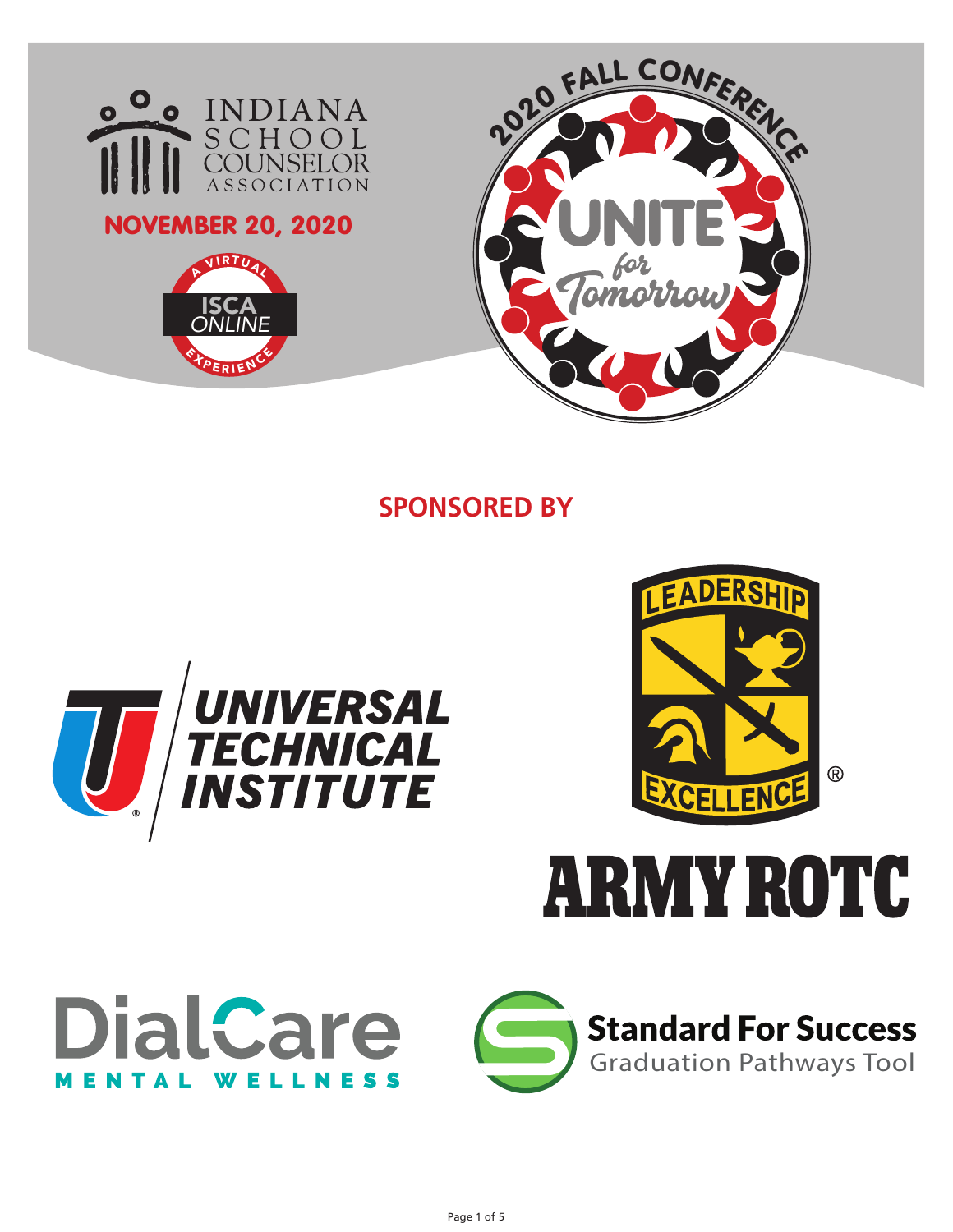# Friday, November 20

Keynote Speaker

# 15-Minute Counseling Techniques that Work: What You Didn't Learn in Grad School

# Allison Edwards

Allison Edwards LPC, RPT is an affiliate professor in the Human Development Counseling department at Vanderbilt University. She is the author of *Why Smart Kids Worry, Worry Says What?*, and *Marcy Is Having All the Feels*. Allison received her graduate degree in Counseling from Vanderbilt University and is a National Certified Counselor, Licensed Professional Counselor, and Registered Play Therapist. Allison has over 20 years experience working as a school teacher, school counselor, child/adolescent psychotherapist, and educational consultant to schools throughout the country.

Allison travels both nationally and internationally training professionals in the areas of

empowering anxious children in the classroom, managing the emotional needs of students, recognizing the social/emotional needs of gifted students, and sharing how educators can talk to parents about student anxiety. Allison helps school leaders understand how social/emotional differences can be supported in their neurologically diverse student populations, and provides consultation and staff development on how to effectively improve emotion regulation in the classroom.

Join Allison as she presents *15-Minute Counseling Techniques that Work: What You Didn't Learn in Grad School*. Feel like you don't have enough time to do counseling? Participants will learn 15 counseling techniques that can be implemented in less than 15 minutes from when a student walks into your office. The program can be suited to elementary, middle, or high school counselors (or a combination of all) and participants will not only learn the strategies but will be doing them alongside Allison as she teaches how to implement them. Get out your Play-Doh! This hands-on, experiential program will revolutionize your counseling department and help kids leave feeling empowered.

Allison will also present a pre-recorded breakout session titled, *Helping Students with Trauma and Emotional Dysregulation (school counselor focus).*

Counselors work daily with students who are unable to regulate their emotions. Trauma and ACE's are a large part of this epidemic and based on brain research, this workshop will help counselors learn how to identify triggers, teach effective coping strategies, and help students go from debilitated to empowered.



WATCH LIVE!

November 20, 2020 12:30 pm – 1:30 pm

Or, catch it later! This session will be recorded and available for viewing until December 31, 2020.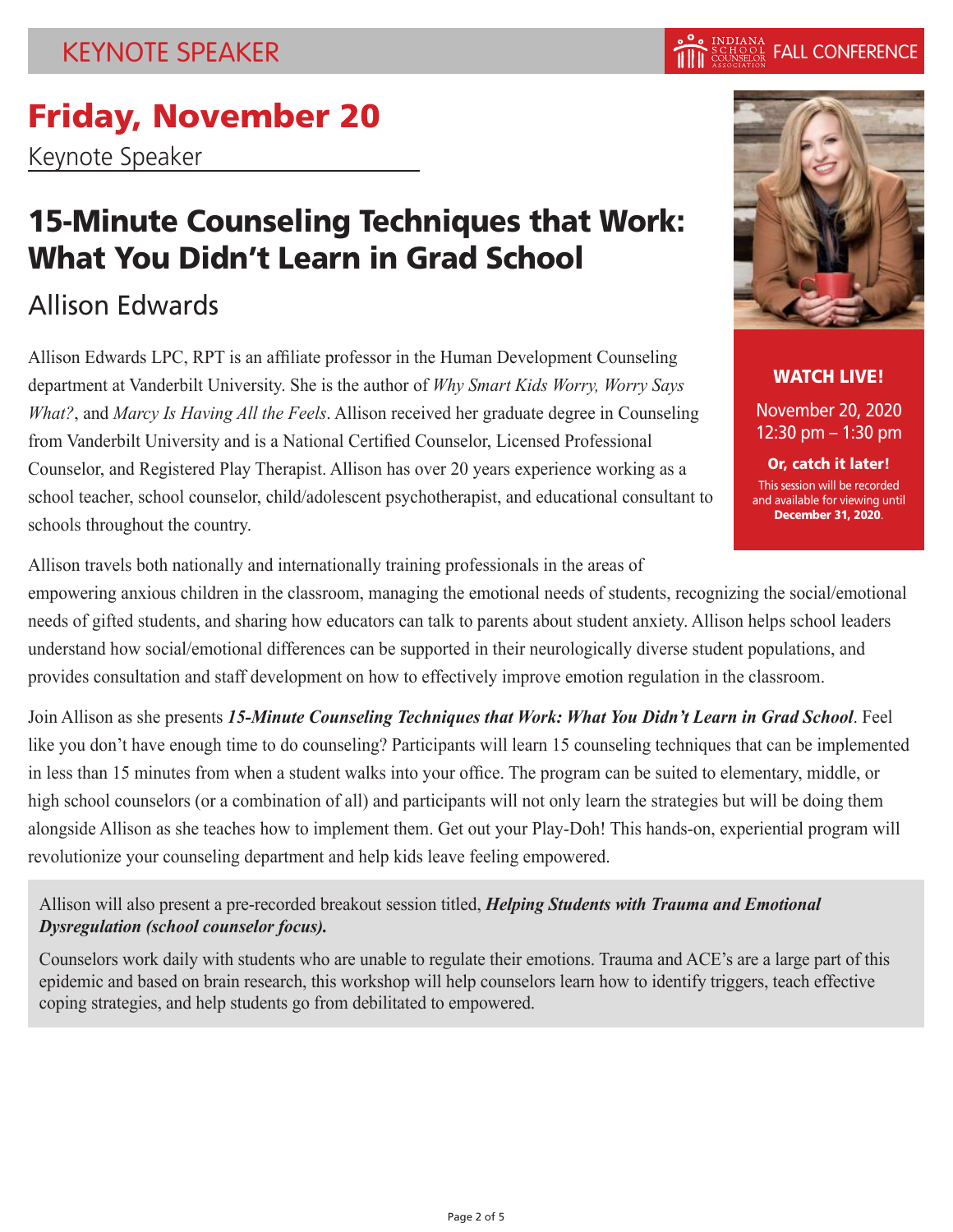# **CORE SKILLS BUILDING WORKSHOPS**

# Friday, November 20 • 8:45 am – 12:00 pm

The Core Skills Building Workshops are included in the conference registration fee and are being held at the same time.

Each session will be repeated twice, once from  $8:45$  am  $-10:15$  am, and again from 10:30am – 12:00pm.

# MTSS and School Counseling: How Do They Fit Together

## **Emily Goodman-Scott**

Dr. Emily Goodman-Scott is an Associate Professor in Counselor Education and the School Counseling Coordinator at Old Dominion University, in Virginia. As a previous school counselor and special education teacher, Dr. Goodman-Scott has been in education for nearly 15 years. She was a 2018 recipient of the Top 40 Under 40 award for her region, is the

current president/chair of the Virginia School Counselor Association, and enjoys speaking at national conferences, invited state association workshops, and school districts trainings. Dr. Goodman-Scott is the lead editor of the 2019 book A School Counselor's Guide to Multitiered Systems of Support, and has co-authored the I Can series of children's social stories.

Join Emily as she presents *MTSS and School Counseling: How Do They Fit Together?* Is MTSS (PBIS/RTI) currently implemented in your school? Is your school considering implementation? Would you like to learn more? MTSS is widely implemented throughout the country and school counselors are often an integral part of implementation. Come to this session to discover the alignment between MTSS and Comprehensive School Counseling Programs (e.g., the ASCA National Model), gaining strategies to maximize your efforts. Work smarter, not harder. The presenter will share school-based examples for implementation and alignment.

# Mindful Practices to Help Troubled Teens: Behavioral Interventions to Help Students Succeed

## **Dr. Natalie Spencer**

Dr. Natalie Spencer is an Assistant Professor at North Carolina A&T State University. She was previously a high school counselor and student assistance counselor (SAP) for many years before moving into higher education. Dr. Spencer received her undergraduate and master's degrees from the University of North Carolina at Chapel Hill. She later earned a doctorate in Counselor Education and Supervision from North Carolina State University. Dr. Spencer is the author of *Mindful Practices for Helping Troubled Teens*. She is also a licensed professional counselor (LPC) in the state of North Carolina, and owns her own private practice, Natalie Spencer Counseling and Consulting. Dr. Spencer has presented her research on the local, state, and national level.

Join Natalie as she presents *Mindful Practices to Help Troubled Teens: Behavioral Interventions to Help Students Succeed*. School counselors often encounter students with a variety of behavioral and mental health concerns throughout a day. Mindfulness and mindful interventions have been shown to help students by introducing a variety of skills, such as guided imagery, mindful breathing, and gentle yoga. This presentation is designed to give school counselors tools to implement mindful techniques and help empower students discover their true potential. It will be an exciting and hands on presentation that will introduce counselors to mindfulness techniques and strategies to help all students succeed.

# Lost and Found: Rescuing Our Kids from Video, Screen, Technology, and Gaming Addictions

## **Kim "Tip" Frank**

Kim "Tip" Frank, longtime school counselor and therapist, has had the privilege of helping thousands of students, formerly as a teacher, and more recently, as a counselor/therapist. Tip worked in the public school setting for over 20 years and now maintains a thriving, private counseling practice. He has authored and coauthored numerous books on topics including ADD/ADHD, anxiety disorders, depression, social skills, grief, technology and gaming addictions, divorce and separation, and presents nationally on these topics.

Join Tip as he presents *Lost and Found: Rescuing Our Kids from Video, Screen, Technology, and Gaming Addictions*. With young people increasingly tethered to Smartphones and digital devices, there has been a sharp increase of serious problems such as anxiety and depression. There is also a direct link to other problems such as social skills deficits, exploitation of young people (bullying, predators), raging, violence and addictions not to mention a negative educational impact. Tip lays out eight specific problems that the "iGen" faces in our technology-laden world. He identifies these concerns in stating how to take careful "MEASURES" when teaching young people how to have a healthy relationship with today's technology. Tip will bring out ideas from his book *Lost and Found: Rescuing Our Kids from Video, Screen, Technology, and Gaming Addictions* to proactively head off these eight problems. However, if a young person is developing or has an addiction to screens be it social media, video games, etc., clear direction is given on how to get "unplugged" and get the help needed for recovery.







### You can now view all three Core Skills Building Workshops!

Watch two sessions live and catch the third session later! Sessions are available to view online through December 31, 2020.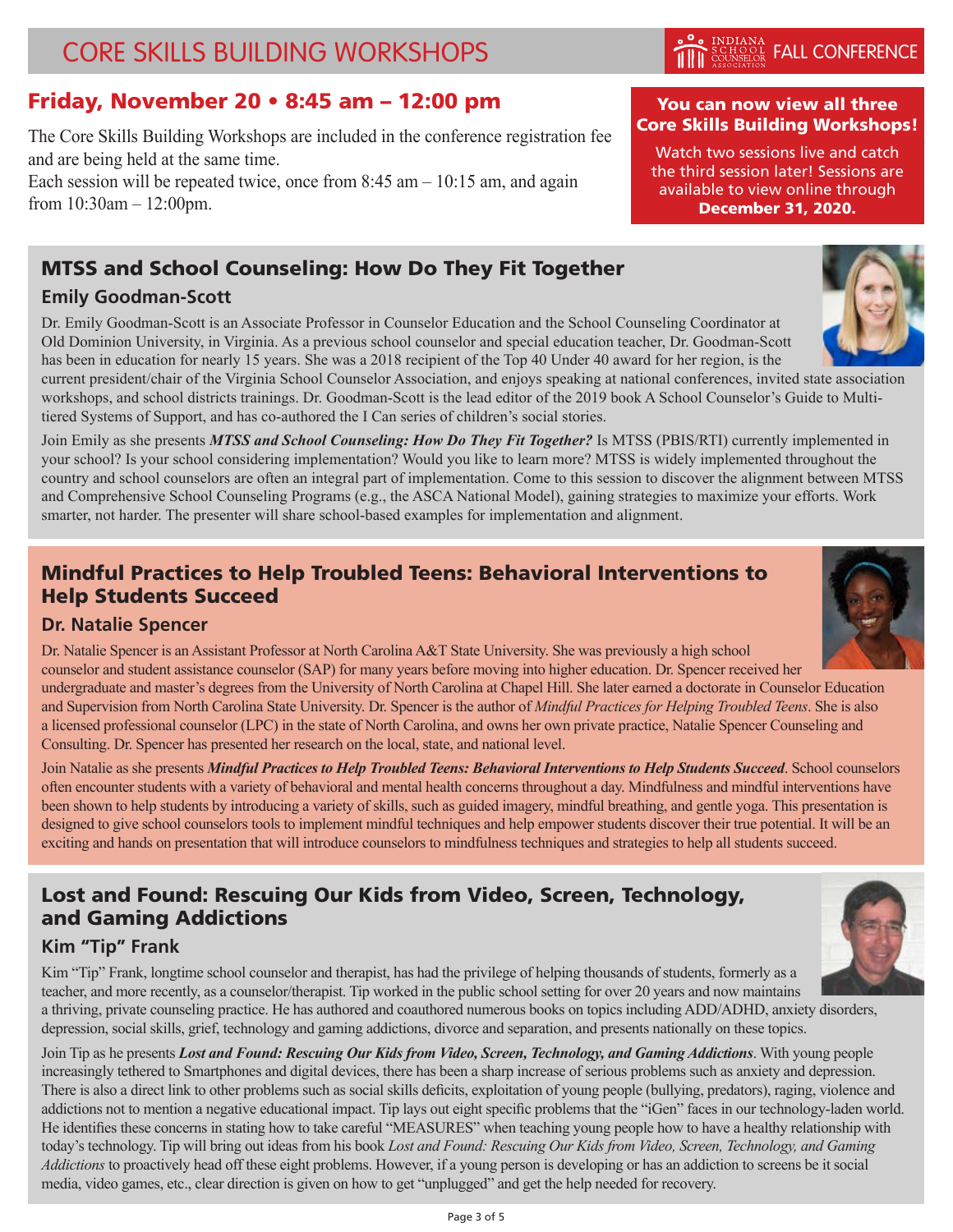## ISCA Online offers live and recorded sessions!

The keynote and Core Skills Building Workshop sessions will be presented live for you to watch on November 20, 2020. About one week following the conference, the recorded live sessions will be available to watch if missed on the 20th. Plus, more than ten prerecorded breakout sessions covering multiple topics will also be available. **All Keynote, Core Skills Building Workshops, and breakout sessions will be available to view until December 31st.**

# CONFERENCE SCHEDULE THE SCHOOL FALL CONFERENCE

# Tentative Schedule

# Friday, November 20, 2020

| $8:00$ am $-8:30$ am  | Welcome from ISCA and ISCA President                      |
|-----------------------|-----------------------------------------------------------|
| $8:45$ am $-10:15$ am | Core Skills Building Workshop $#1$ – Emily Goodman Scott  |
| $8:45$ am $-10:15$ am | Core Skills Building Workshop $#1 -$ Natalie Spencer-Gwyn |
| $8:45$ am $-10:15$ am | Core Skills Building Workshop $#1$ – Tip Frank            |
| 10:30 am $-$ 12:00 pm | Core Skills Building Workshop $#2$ – Emily Goodman Scott  |
| 10:30 am $-$ 12:00 pm | Core Skills Building Workshop $#2 -$ Natalie Spencer-Gwyn |
| 10:30 am $-$ 12:00 pm | Core Skills Building Workshop $#2$ – Tip Frank            |
| 12:00 pm $-$ 12:30 pm | Lunch on your own                                         |
| 12:30 pm $-$ 1:30 pm  | Keynote Session – Allison Edwards                         |

Pre-recorded Breakout Sessions will be available to view immediately following the live event.

#### PGP and CEU credits offered

ISCA will be offering PGP and CEU credits. A certificate of participation will be provided for you to use if your district accepts this documentation.